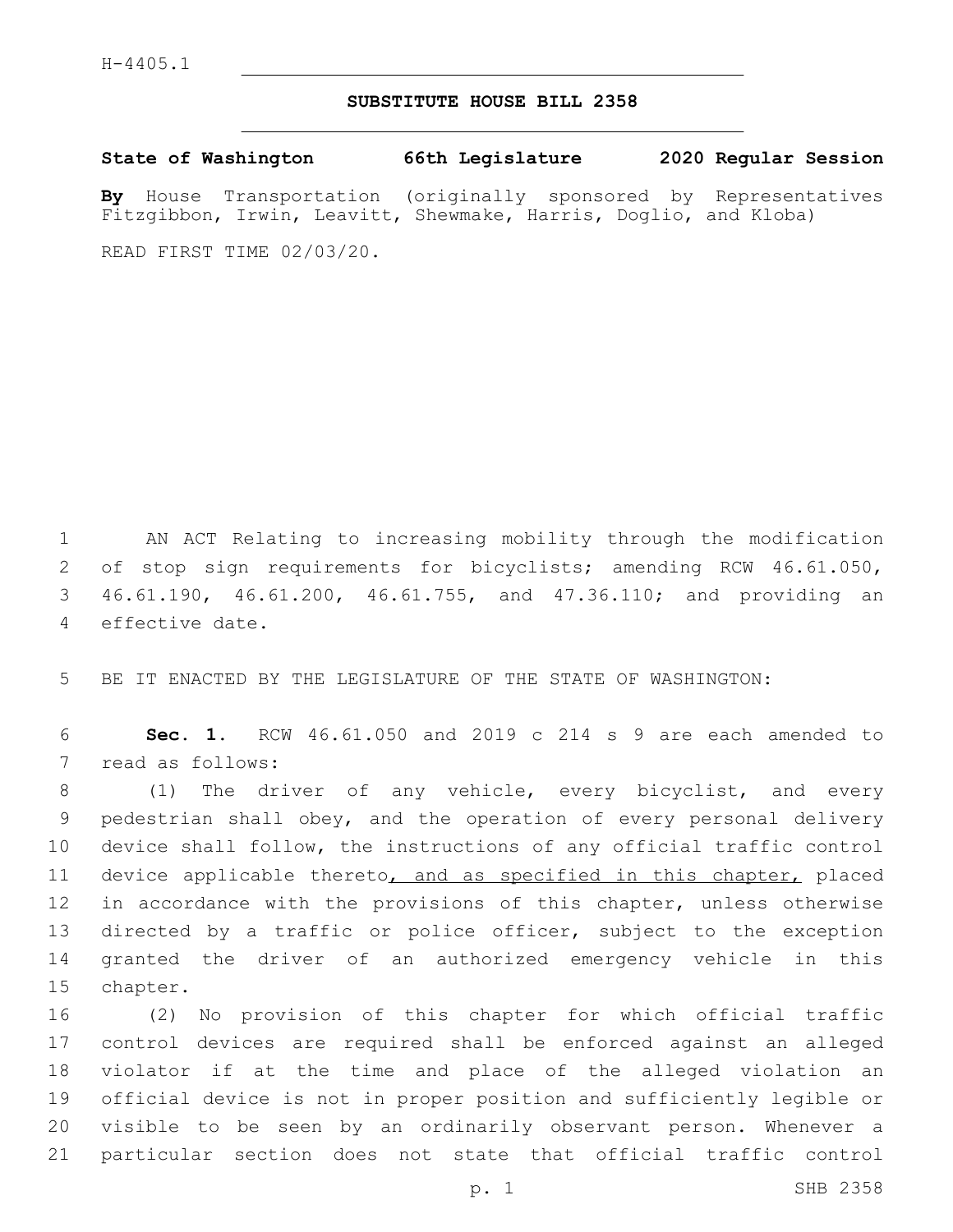devices are required, such section shall be effective even though no 2 devices are erected or in place.

 (3) Whenever official traffic control devices are placed in position approximately conforming to the requirements of this chapter, such devices shall be presumed to have been so placed by the official act or direction of lawful authority, unless the contrary 7 shall be established by competent evidence.

 (4) Any official traffic control device placed pursuant to the provisions of this chapter and purporting to conform to the lawful requirements pertaining to such devices shall be presumed to comply with the requirements of this chapter, unless the contrary shall be 12 established by competent evidence.

 **Sec. 2.** RCW 46.61.190 and 2019 c 403 s 7 are each amended to read as follows:14

 (1) Preferential right-of-way may be indicated by stop signs or 16 yield signs as authorized in RCW 47.36.110.

 (2)(a) Except when directed to proceed by a duly authorized flagger, or a police officer, or a firefighter vested by law with authority to direct, control, or regulate traffic, every driver of a vehicle approaching a stop sign shall stop except as provided in (b) of this subsection at a clearly marked stop line, but if none, before entering a marked crosswalk on the near side of the intersection or, if none, then at the point nearest the intersecting roadway where the driver has a view of approaching traffic on the intersecting roadway before entering the roadway, and after having stopped shall yield the right-of-way to any vehicle in the intersection or approaching on another roadway so closely as to constitute an immediate hazard during the time when such driver is moving across or within the 29 intersection or junction of roadways.

 (b)(i) With the exception of (b)(ii) of this subsection, every bicyclist approaching a stop sign shall either:

 (A) Follow the requirements for approaching a stop sign as specified in (a) of this subsection; or

 (B) Follow the requirements for approaching a yield sign as specified in subsection (3) of this section.

 (ii) Every bicyclist approaching a stop sign located at a highway grade crossing of a railroad must follow the requirements of RCW 46.61.345.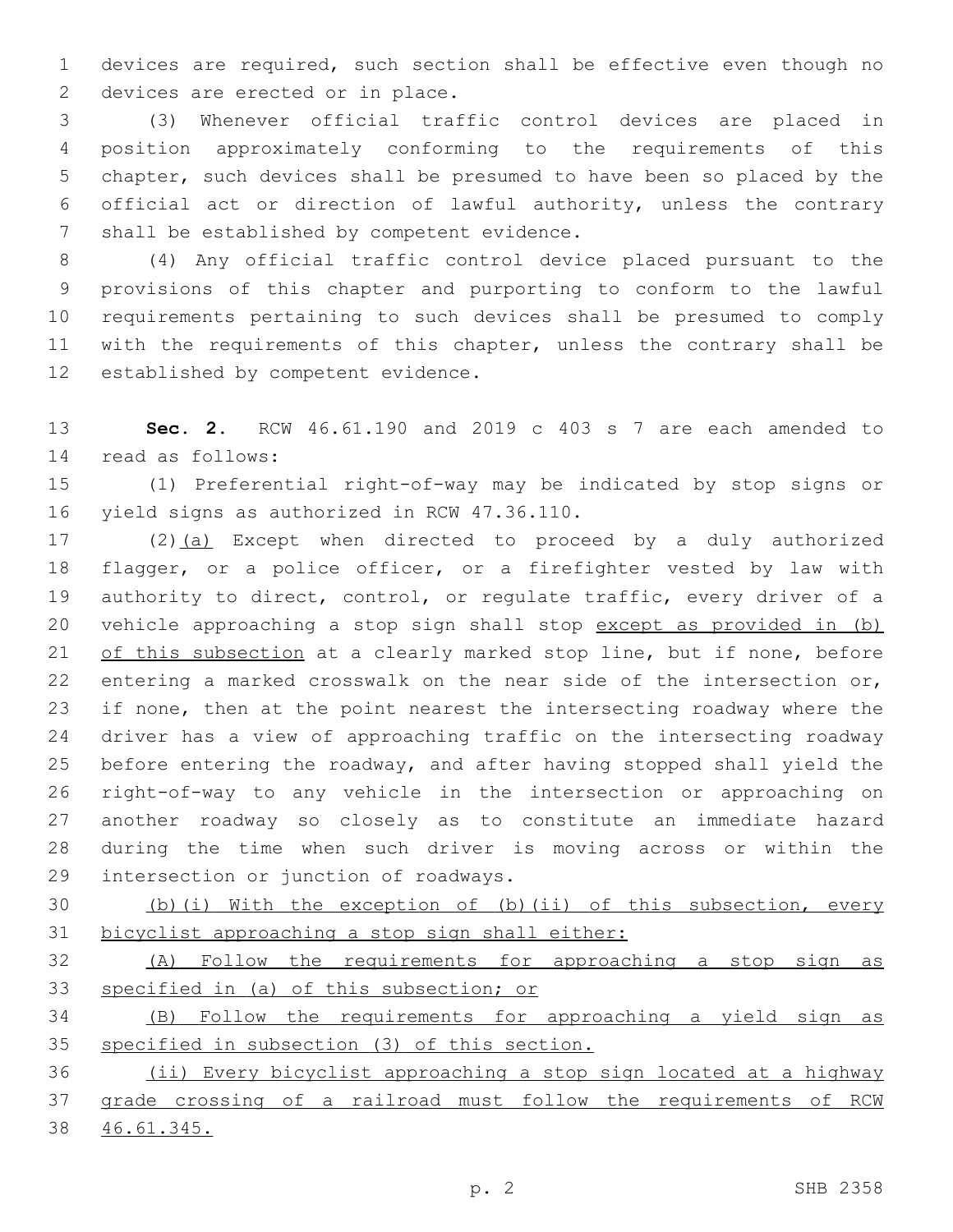(iii) Every bicyclist approaching a "stop" signal in use by a 2 school bus, as required under RCW 46.37.190, must follow the requirements of RCW 46.61.370.

 (3) The driver of a vehicle approaching a yield sign shall in obedience to such sign slow down to a speed reasonable for the existing conditions and if required for safety to stop, shall stop at a clearly marked stop line, but if none, before entering a marked crosswalk on the near side of the intersection or if none, then at the point nearest the intersecting roadway where the driver has a view of approaching traffic on the intersecting roadway before entering the roadway, and then after slowing or stopping, the driver shall yield the right-of-way to any vehicle in the intersection or approaching on another roadway so closely as to constitute an immediate hazard during the time such driver is moving across or within the intersection or junction of roadways: PROVIDED, That if such a driver is involved in a collision with a vehicle in the intersection or junction of roadways, after driving past a yield sign without stopping, such collision shall be deemed prima facie evidence 19 of the driver's failure to yield right-of-way.

 (4)(a) When right-of-way has not been yielded in accordance with this section to a vehicle that is a vulnerable user of a public way, a driver of a motor vehicle found to be in violation of this section must be assessed an additional fine equal to the base penalty assessed under RCW 46.63.110(3). This fine may not be waived, 25 reduced, or suspended, unless the court finds the offender to be indigent, and is not subject to the additional fees and assessments that the base penalty for this violation is subject to under RCW 28 2.68.040, 3.62.090, and 46.63.110.

 (b) For the purposes of this section, "vulnerable user of a public way" has the same meaning as provided in RCW 46.61.526(11)(c).

 (5) The additional fine imposed under subsection (4) of this section must be deposited into the vulnerable roadway user education 33 account created in RCW 46.61.145.

 **Sec. 3.** RCW 46.61.200 and 1984 c 7 s 67 are each amended to read as follows:35

 In addition to the points of intersection of any public highway with any arterial public highway that is constituted by law or by any proper authorities of this state or any city or town of this state, the state department of transportation with respect to state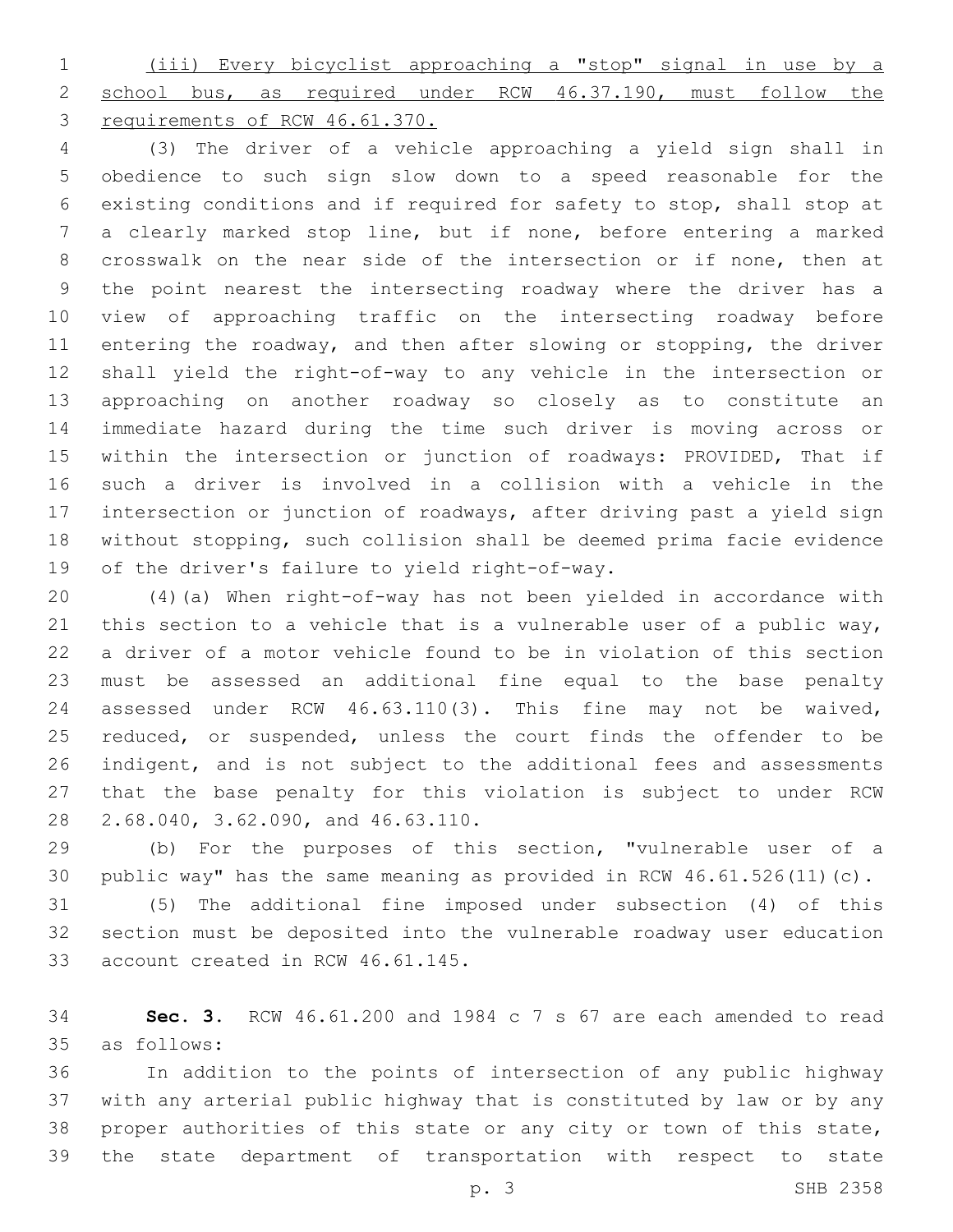highways, and the proper authorities with respect to any other public highways, have the power to determine and designate any particular intersection, or any particular highways, roads, or streets or portions thereof, at any intersection with which vehicles shall be required to stop before entering such intersection. Upon the determination and designation of such points at which vehicles will be required to come to a stop before entering the intersection, except as provided in RCW 46.61.190, the proper authorities so determining and designating shall cause to be posted and maintained proper signs of the standard design adopted by the state department of transportation indicating that the intersection has been so determined and designated and that vehicles entering it are required to stop, except as provided in RCW 46.61.190. It is unlawful for any person operating any vehicle when entering any intersection determined, designated, and bearing the required sign to fail and neglect to bring the vehicle to a complete stop before entering the 17 intersection, except as provided in RCW 46.61.190.

 **Sec. 4.** RCW 46.61.755 and 2000 c 85 s 3 are each amended to read 19 as follows:

 (1) Every person riding a bicycle upon a roadway shall be granted all of the rights and shall be subject to all of the duties applicable to the driver of a vehicle by this chapter, except as to 23 special regulations in RCW 46.61.750 through 46.61.780, except as 24 provided in RCW 46.61.190, and except as to those provisions of this chapter which by their nature can have no application.

 (2) Every person riding a bicycle upon a sidewalk or crosswalk must be granted all of the rights and is subject to all of the duties 28 applicable to a pedestrian by this chapter.

 **Sec. 5.** RCW 47.36.110 and 2010 c 8 s 10013 are each amended to 30 read as follows:

 In order to provide safety at intersections on the state highway system, the department may require persons traveling upon any portion 33 of such highway to stop before entering the intersection, except as provided in RCW 46.61.190. For this purpose there may be erected a standard stop sign as prescribed in the state department of transportation's "Manual on Uniform Traffic Control Devices for Streets and Highways." All persons traveling upon the highway shall come to a complete stop at such a sign, except as provided in RCW